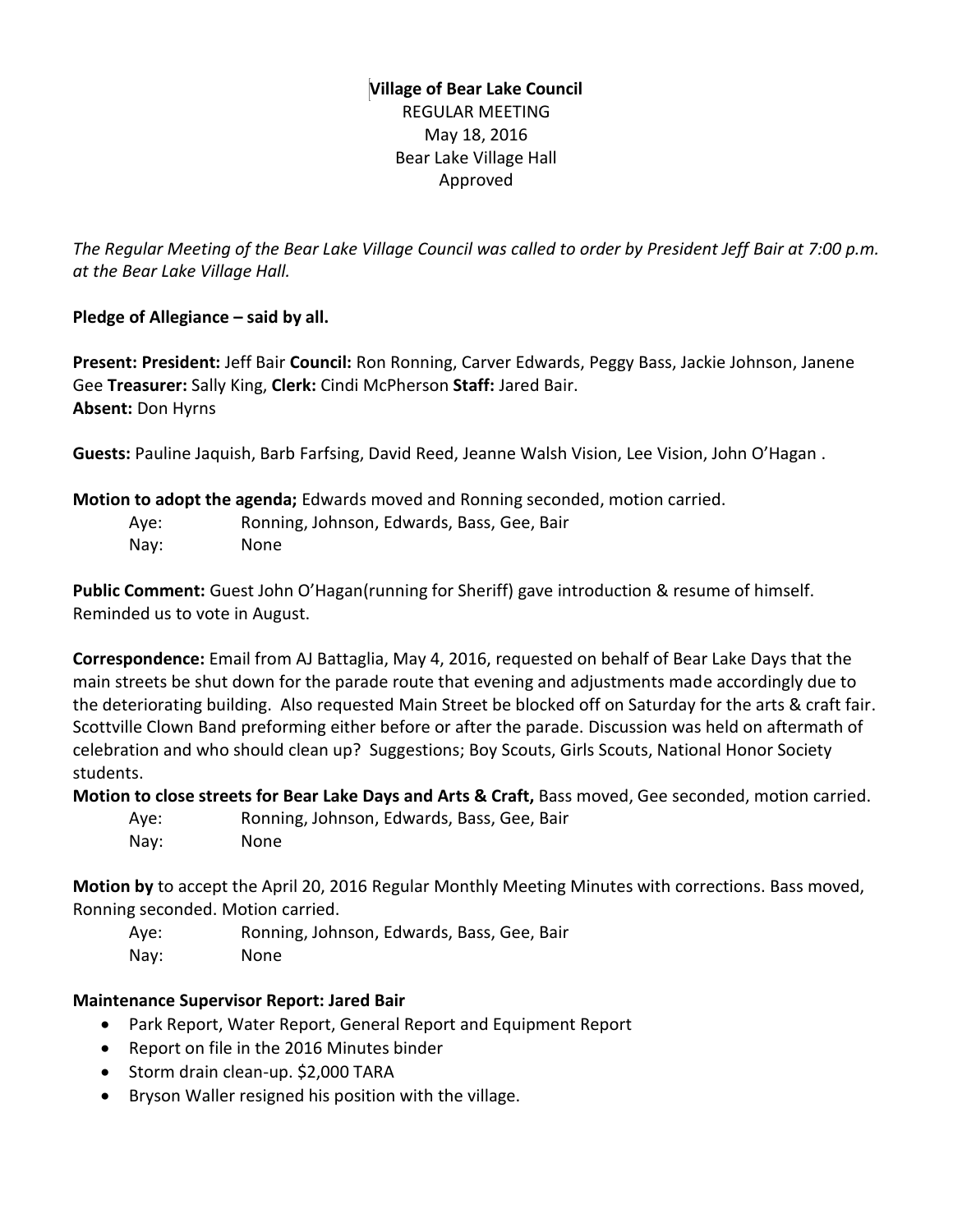**Treasurer's Report:** Read by King and placed on file in the 2016 Minutes binder.

**Motion** to accept the Treasurer's Report, moved by Ronning, Gee seconded Motion carried.

Aye: Ronning, Johnson, Edwards, Bass, Gee, Bair Nay: None

| <b>FUND NAME</b>            | <b>GRAND TOTAL</b>                     |
|-----------------------------|----------------------------------------|
| <b>Equipment Fund</b>       | 3,453.18                               |
| <b>Minor Street Fund</b>    | 21,221.37                              |
| Major Street Fund           | 37,724.10                              |
| Park Fund                   | 22,977.77                              |
| Water Fund                  | 15,259.80                              |
| General Fund                | 24,863.75                              |
| CD - Honor Bank - Park      | 32,722.72                              |
| MMA - water                 | 5,027.30 (Formerly Huntington Account) |
| Savings - Honor Bank- Equip | 25,983.64                              |

**Bills to be paid with correction & additions –** Gee moved, Johnson seconded, motion carried.

- Aye: Ronning, Johnson, Edwards, Bass, Gee, Bair
- Nay: None
- List of "Bills to be Paid" is found at the end of this report.

### **Reimbursement to the General Fund:**

|                               | Major Street 4/01/2015-4/30/2015 | \$42.00  |  |  |  |
|-------------------------------|----------------------------------|----------|--|--|--|
|                               | Minor Street 4/01/2015-4/30/2015 | \$11.00  |  |  |  |
| Park Fund                     | 4/01/2015-4/30/2015              | \$678.00 |  |  |  |
| Water Fund                    | 4/01/2015-4/30/2015              | \$220.00 |  |  |  |
| Total to transform to Concard |                                  |          |  |  |  |

Total to transfer to General Fund=\$951.00

### **COMMITTEE REPORTS:**

### **Park:**

• No report

## **Trees:**

Tree removal bid from Mark Thompson - \$6,000

Motion was made to accept the estimate bid from Mark Thompson to cut down and remove trees & stumps, Ronning moved, Bass seconded, motion carried.

Aye: Ronning, Johnson, Edwards, Bass, Gee, Bair

Nay: None

## **Streets:**

- Cleaning out storm drains. Bid by TARA \$2,000
- Large pot hole on Virginia and other streets, waiting for warmer weather.

**Water**:

- Village office is working on the first 19 items required by USDA for Water Project.
- Jeff Bair updated on Bear Lake school property to purchase for the water well project. An official letter was sent to Bear Lake Schools to purchase the land. Waiting to hear back from them.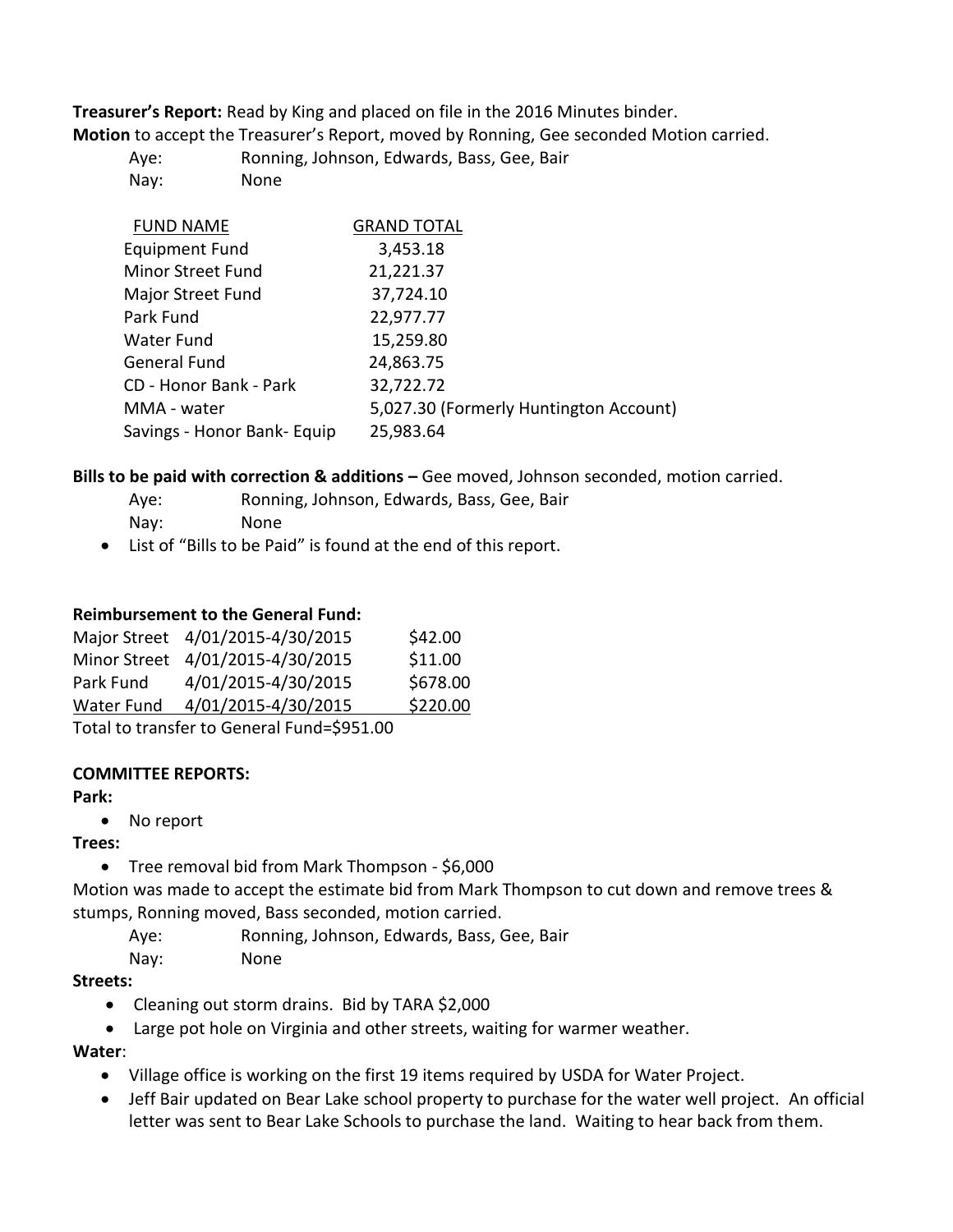• Water Review Board Bylaws were presented by Jeff Bair for review. Denise Hubble from Hubbles's Restaurant will be the village resident on the board.

> **Motion** to accept bylaws for Water review Board pending approval by the Michigan Municipal League. Ronning moved, Gee seconded, motion carried.

Aye: Ronning, Johnson, Edwards, Bass, Gee, Bair

Nay: None

Bylaws are placed on file in 2016 Minutes binder.

Discussion was held on applying "Past due water Charges' to property owner tax bills. Motion was made to apply past due water charges to property tax bills. Bass moved, Johnson seconded, motion carried.

Aye: Ronning, Johnson, Edwards, Bass, Gee, Bair Nay: None

# **Equipment:** No report

## **Sidewalks:** No report

**Museum:** Pauline Jaquish reported

- Contractor has run into difficulties. Leak in bathroom, trying to repair.
- Replaced two (2) windows. Electric in attic needed work before inspection could take place.
- Steeple still needs work. Jeff Harthun will paint exterior trim of the building.
- Wheelchair accessibility ramp & door. Approx. \$4K to make code.
- $\bullet$  Museum group would like to hold a benefit yard sale in the village hall parking lot on 3<sup>rd</sup> Saturdav in August. Granted.
- Jeff Bair recommended village be responsible for the cost with electrical wiring in the ceiling and two (2) window replacements. Discussion was held.

**Motion** was made for the village to cover the cost of the electrical and two (2) window replacements for the museum, moved by Johnson, seconded by Bass. Bills to be presented to the board for above items.

Aye: Ronning, Johnson, Edwards, Bass, Gee, Bair

Nay: None

**Blight/CABA**: Jackie Johnson reported

 Date for Blight Committee on April 25, 2016 had to be cancelled. Will plan meeting for next week. **Planning Commission:** Barb Farfsing reported

- DNR has approved funding money. Plan to get approval and move forward with Bear Lake Township on canoe & kayak launch.
- $\bullet$  Ideas: putting USA flags in flower pots in downtown area and on the deck for Memorial Day & 4<sup>th</sup> of July.
	- McPherson spoke on PlacePOPs through the Michigan Municipal League. Community meeting in July with PlacePOP's representative. More information to come.

# **Ad Hoc Committee:**

- Policy, Resolution and Ordinance Review Committee
- McPherson reported gathering all policies, resolution & ordinances she can find. Copies will be made and sent to committee members for review.

## **OLD BUSINESS:**

- Spicer Group no representation from this group. Jeff Bair reported we are still moving forward with them.
- Fence water tower road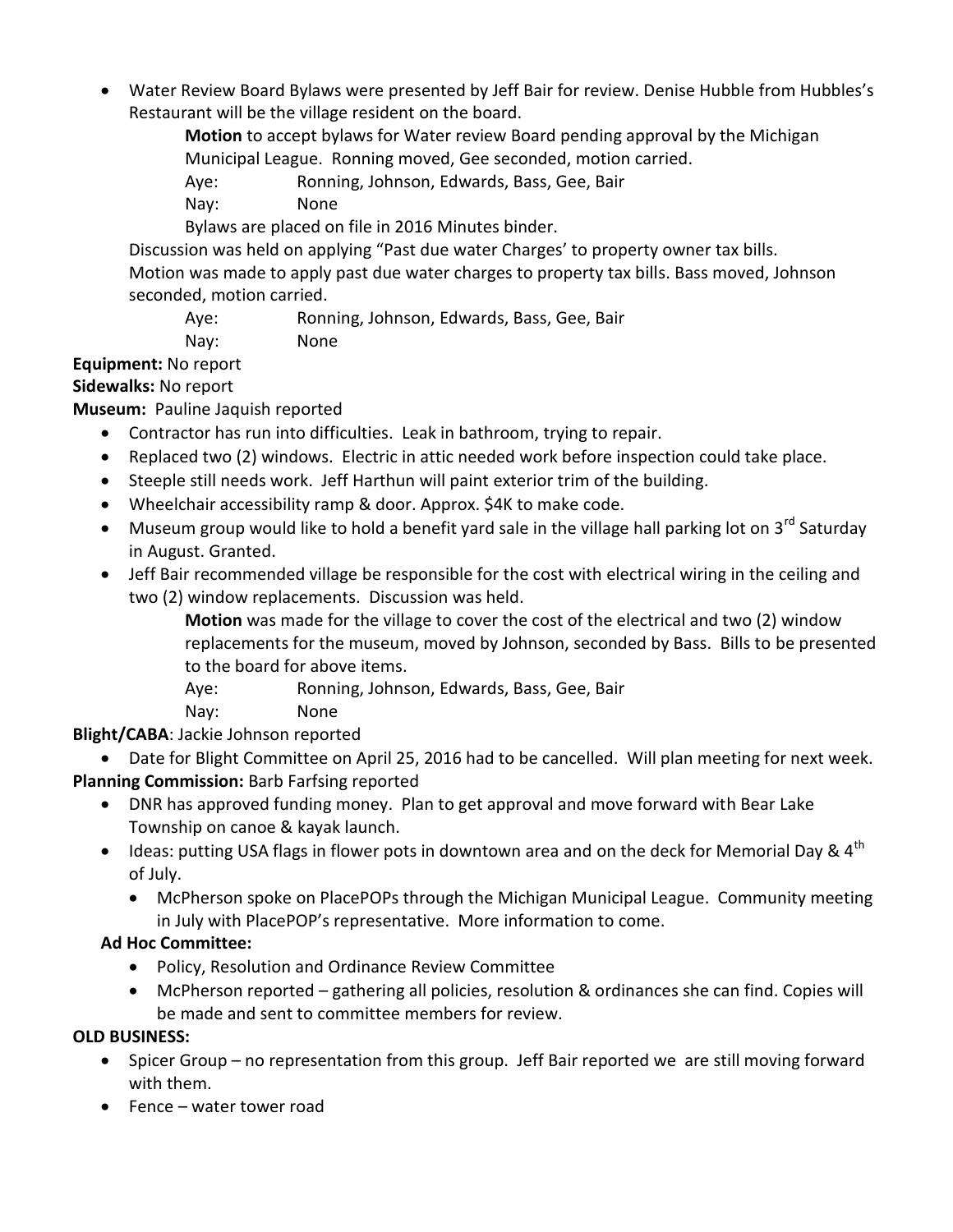Jeff Bair was able to get fencing for \$25 from Lawrence Richmond and Gary Riewe will install fencing, \$500 deposit for labor cost not to exceed \$1,000.

 Village Office computer purchase & upgrade. Treasurer's computer needs to be replaced. Received Two (2) quotes, Staples and Inacomp. **Motion** was made not to exceed \$600 for computer replacement with Inacomp. Bass moved, Ronning seconded, motion carried. Aye: Ronning, Johnson, Edwards, Bass, Gee, Bair Nay: None

### **NEW BUSINESS:**

 A Resolution was made to adopt amended millage rate of 10.5363. Bass moved, Ronning seconded. Resolution and amend millage declared adopted.

| Ave: | Ronning, Johnson, Edwards, Bass, Gee, Bair |
|------|--------------------------------------------|
| Nay: | <b>None</b>                                |

- Discussion on a community clean-up day for the Village of Bear Lake. **Motion** was made to hold the Community Clean-up Day on June  $25<sup>th</sup>$  2016. The village will provide a dumpster in back of village offices. Cost not to exceed \$700, hoping the Bear Lake Promoters will donate money toward dumpster. Gee moved, Bass seconded, motion carried.
	- Aye: Ronning, Johnson, Edwards, Bass, Gee, Bair
	- Nay: None

Pauline Jaquish stated this would go with Help to Flight Blight in Bear Lake, sponsored by the Bear Lake Promoters.

- Sewer Jeff Bair reported that he was invited to meet with AES and tribal representatives from The Little River Band of Ottawa and Chippewa Indians and other surrounding communities to discuss possible sewer partnerships with LRBOCI. No decisions were made.
- Grant Applications have gone in for the plow truck & maintenance building, update by Jeff Bair.
- Two (2) new employees were hire for general maintenance work. Gary McBride JR. and Lane Lee. Duties will include but not limited to general maintenance 25-30 hours a week. Alternate cleaning the park every other weekend.

## **PUBLIC COMMENT:**

- The museum group will have a tent for donations at Bear Lake Days Pauline Jaquish
- Suggestions of dunk tank or pie contest for donations at Bear Lake Days Lee Vision

## **COUNCIL MEMBERS: None**

### **Upcoming Events and Announcements:**

- Bear Lake Promoters After Hours meeting, May 25, 2016 at Bear Lake B&B. All welcome to attend.
- Community Dinner at Bear Lake United Methodist Church on Thursday.

### **Meeting adjourned at 8:28pm**

Respectfully Submitted, Cindi McPherson, Village Clerk